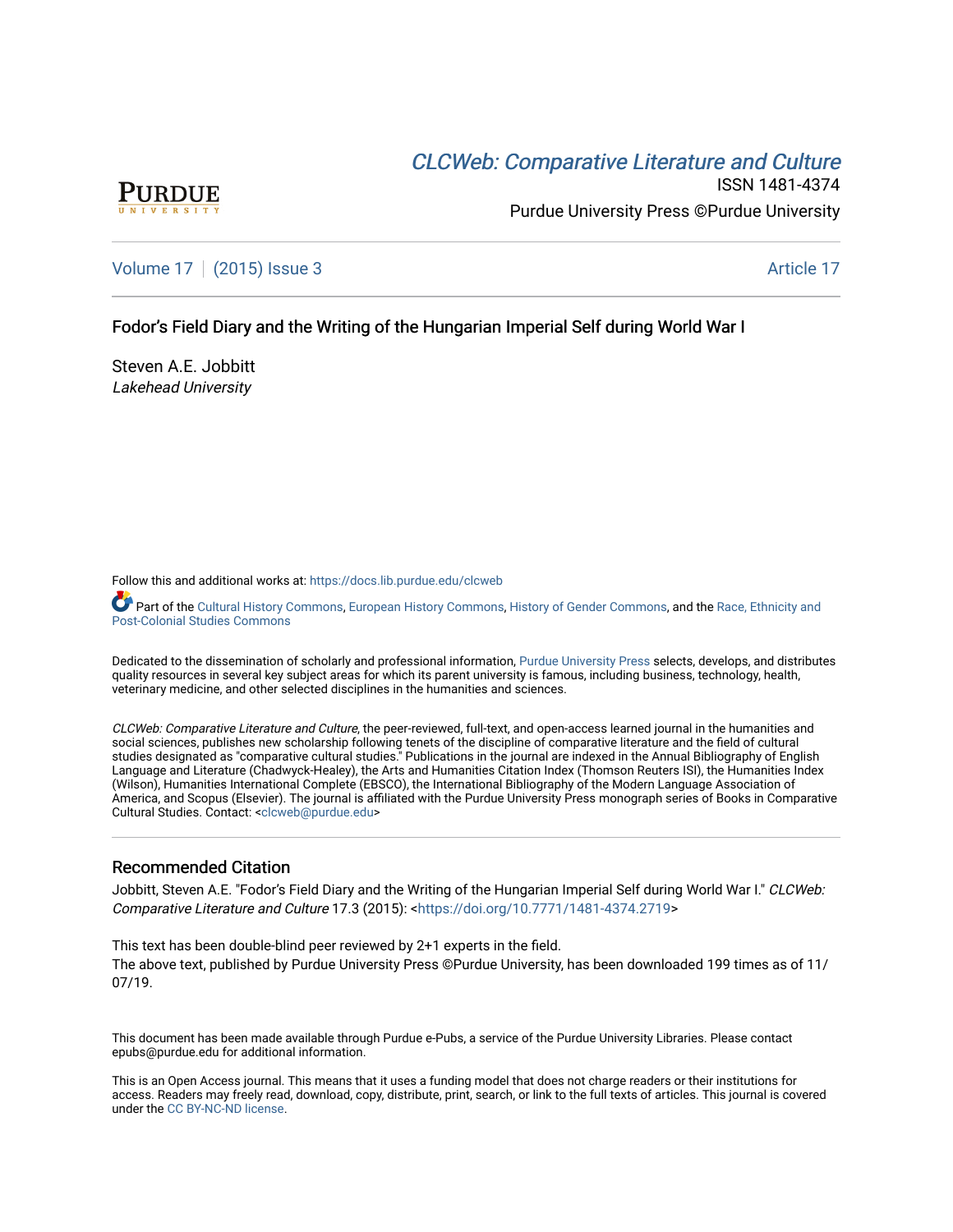UNIVERSITY PRESS <[http://www.thepress.purdue.edu>](http://www.thepress.purdue.edu/)

**PURDUE** 



ISSN 1481-4374 [<http://docs.lib.purdue.edu/clcweb>](http://docs.lib.purdue.edu/clcweb) Purdue University Press **©**Purdue University

*CLCWeb: Comparative Literature and Culture*, the peer-reviewed, full-text, and open-access learned journal in the humanities and social sciences, publishes new scholarship following tenets of the discipline of comparative literature and the field of cultural studies designated as "comparative cultural studies." In addition to the publication of articles, the journal publishes review articles of scholarly books and publishes research material in its *Library Series.* Publications in the journal are indexed in the Annual Bibliography of English Language and Literature (Chadwyck-Healey), the Arts and Humanities Citation Index (Thomson Reuters ISI), the Humanities Index (Wilson), Humanities International Complete (EBSCO), the International Bibliography of the Modern Language Association of America, and Scopus (Elsevier). The journal is affiliated with the Purdue University Press monog-raph series of Books in Comparative Cultural Studies. Contact: [<clcweb@purdue.edu>](mailto:clcweb@purdue.edu)

### **Volume 17 Issue 3 (September 2015) Article 17 Steven A.E. Jobbitt,**

**"Fodor's Field Diary and the Writing of the Hungarian Imperial Self during World War I"** <http://docs.lib.purdue.edu/clcweb/vol17/iss3/17>

Contents of *CLCWeb: Comparative Literature and Culture* **17.3 (2015)** Thematic Issue *Life Writing and the Trauma of War***. Ed. Louise O. Vasvári and I-Chun Wang** [<http://docs.lib.purdue.edu/clcweb/vol17/iss3/>](http://docs.lib.purdue.edu/clcweb/vol17/iss3/)

**Abstract**: In his article "Fodor's Field Diary and the Writing of the Hungarian Imperial Self during World War I" Steven A.E. Jobbitt analyses a field diary written by the Hungarian geographer and botanist, Ferenc Fodor, who took part in a two-week geobotanical expedition to Bosnia-Hercegovina in the summer of 1917. Sponsored by the Hungarian Academy of Science, the expedition was part of a much broader Austro-Hungarian imperialist project in the Balkans during World War I. Close scrutiny of Fodor's field diary as a particular form of life writing provides important insight into the masculineimperialist fantasies that informed Hungary's mapping of the Balkans as both a geopolitical and civilizational space, and in so doing points to the conceptual tensions and existential anxieties that lay at the center of Fodor's own conception and negotiation of self. Jobbitt's analysis suggests that although not obvious, Fodor's field diary written during World War I represents "trauma" in its both personal and extended perspectives.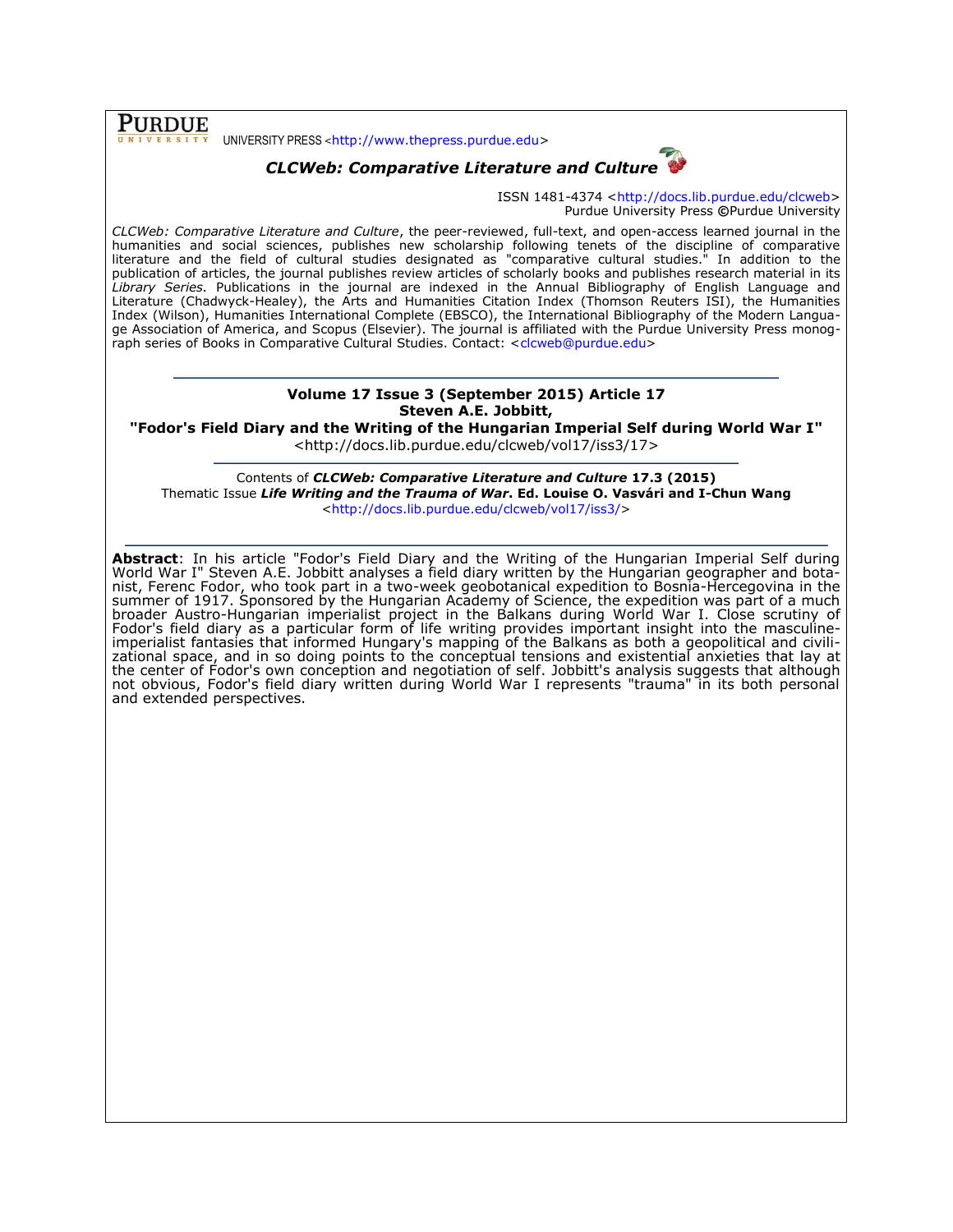| " Steven A.E. Jobbitt, "Fodor's Field Diary and the Writing of the Hungarian Imperial Self during World War I                   | page 2 of 8 |
|---------------------------------------------------------------------------------------------------------------------------------|-------------|
| CLCWeb: Comparative Literature and Culture 17.3 (2015): <http: 17="" clcweb="" docs.lib.purdue.edu="" iss3="" vol17=""></http:> |             |
| Thematic Issue <i>Life Writing and the Trauma of War</i> . Ed. Louise O. Vasvári and I-Chun Wang                                |             |

#### **Steven A.E. JOBBITT**

#### **Fodor's Field Diary and the Writing of the Hungarian Imperial Self during World War I**

On the evening of 20 June 1917, the Hungarian geographer and botanist Ferenc Fodor detrained at Bosna Brod, a border town in northern Bosnia-Hercegovina situated where the Bosna River meets the Sava. Traveling under the auspices of the Hungarian Academy of Science's Oriental Committee (Magyar Tudományos Akadémia Keleti Bizottság), Fodor was part of a five-man scientific expedition on its way to conduct a two-week geobotanical survey of the Bosnian region. It was his first excursion to the Balkans, a region of colonial interest to Hungarian nationalists and would-be imperialists alike. Filling him with a sense of power and purpose, the simple act of setting foot on the railway platform at Bosna Brod triggered what might usefully be called the "masculine-imperialist fantasy" that Fodor harbored as a conservative-nationalist Hungarian intellectual engaged in what he and others considered to be field research of great scientific, and ultimately geopolitical, import. As he would record in his field diary later that same night: "With my first steps I walked upon Balkan soil just as Caesar once did in Egypt" (unless indicated otherwise, all translations are mine) ("Első lépésemmel úgy járok a Balkán földjén, mint annak idején Caesar Egyiptom földjével" ["Botanikai" 4]). Fodor's dramatic pronouncement suggests that his hand-written, fifty-page field diary was much more than a mere mechanical collection of disinterested notes and geobotanical observations. Though Fodor's field diary is undoubtedly of a scientific nature, there is still a remarkable intimacy to be found within it, largely because it is self-referential throughout. One obvious way of looking at Fodor's field diary, therefore, is to read it as a form of diary itself, one which, though it only records a twelve-day excursion, provides important insight into the complex negotiation of his own "narrative persona" (Smith and Watson 266).

Building on the conceptual foundations laid by a number of poststructuralist theorists and scholars, I examine Fodor's Balkan field diary as a particular form of life writing that can help unlock and problematize the perspective of a unified masculine self he enacted with his first steps on Balkan soil and that he attempted time and again to play out over the course of the expedition. Informed by what we know of Fodor's life and work (see, e.g., Hajdú; Jobbitt), what emerges is the story of a young man in his early twenties struggling to negotiate not only the destabilizing spaces of a foreign land, but also the inherently complex psychological landscapes of modernity itself. Rather than acting as a passive, reflective screen against which he could exercise what Rosi Braidotti calls the "transcendental narcissism" of the detached, autonomous, and ultimately colonizing self (38), the landscape and people of Bosnia offered some stiff resistance. In the end, what was reflected back to Fodor was incomplete, distorted, and fundamentally destabilizing. Driven by the hope for ontological totality, Fodor was instead forced to confront the inevitable fragmentation of his very being.

It is telling that Fodor should choose to describe his first encounter with the Balkans with a reference to Julius Caesar's arrival in Egypt in 48 BCE. Although the analogy is obviously a bit of a stretch, this final chapter in Caesar's successful military campaign against his erstwhile political ally (and former son-in-law) Pompey did have a few general points in common with Fodor's geobotanical expedition, albeit in a way that is only possible within the exaggerated bounds of the nationalist-imperialist imaginary. Much like Caesar, whose pursuit of the intransigent Pompey ultimately involved him in a civil war which had important implications for the future of Roman control over Egypt (see, e.g., Goldsworthy), Fodor and his team were part of a much broader imperial mission in the Balkans, one which, if successful, would serve to quell the forces of political dissent and disorder in the region and would ultimately see Bosnia-Hercegovina drawn more closely into the cultural and political sphere of the Austro-Hungarian empire. This part of the Balkans, in fact, had long been an object of Habsburg imperial desire and the war provided an opportunity to control and possess it fully. As Fodor himself indicated in the first entry in his field diary, the Hungarian Academy of Science used the war as a pretense to begin its planned scientific research in the Balkans, noting that "the very conditions of the war have made it easier to undertake this research since virtually the entire Balkans are under our military control" (1). The fact that they were not only granted military permission for the expedition, but also had the active support of the army and the Austrian-appointed governor of Bosnia-Hercegovina, suggests that the expedition had an important empire-building role to play. However, whatever broader, Habsburg imperialist purpose the expedition may have fulfilled, there can be no doubt that for Fodor and the rest of his colleagues this purpose overlapped with, and was likely dwarfed by, a more narrow, nationalist agenda. Indeed, as Robert Nemes reminds us, in the pre-Trianon period, Hungarian nationalists "pursued their aims within an imperial framework" (8).

Given this nationalist and imperialist frame of mind, one that was reinforced by the expedition's commitment to scientific inquiry, it is no wonder that Fodor recorded in his field diary that he had been overcome by a sense of power upon crossing the border into the Balkans for the first time in the summer of 1917. This elevated sense of self, and with it his confident self-identification with Caesar, was further amplified by his own personal investment in the expedition, one that went well beyond the geopolitical. Having spent the war years working as a high school teacher in the provincial town of Karánsebes (today Caransebeş in Romania), the expedition provided Fodor with an opportunity to play out his own masculine-imperialist fantasies, something which had been denied to him in August 1914 when he had been declared medically unfit for military service in the Austro-Hungarian army (Fodorné 8). The invitation to join the Academy of Science's Balkan expedition, therefore, came not only as an honor to Fodor, but also as a relief. For three long years Fodor had watched his colleagues and students marching proudly off to war, and now he was finally given an opportunity to prove his worth as a man. On this more personal and even fundamental level, then, the muscular image of Caesar represented for Fodor the pinnacle of his own masculine fantasy of subjective unity, a fantasy that was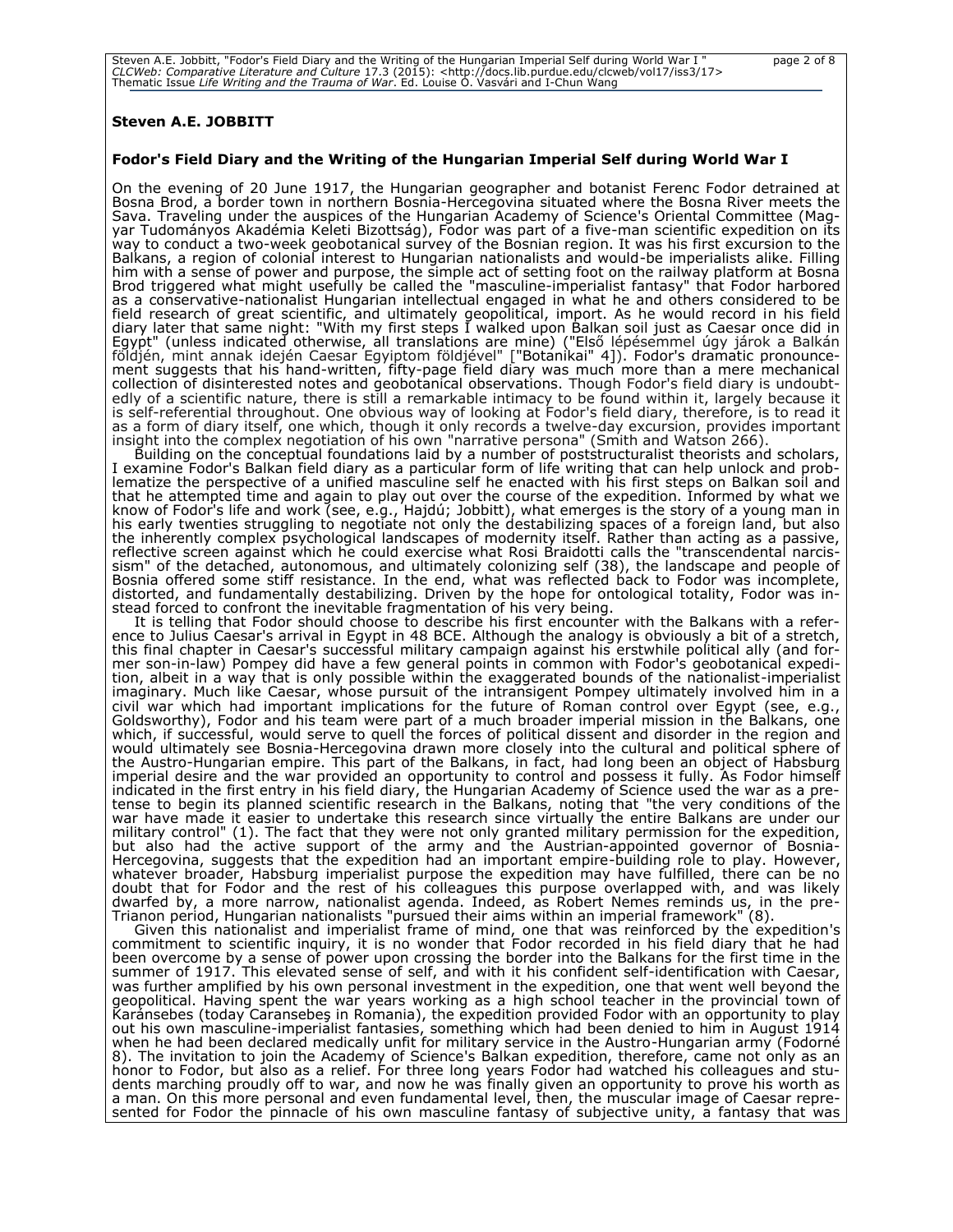| " Steven A.E. Jobbitt, "Fodor's Field Diary and the Writing of the Hungarian Imperial Self during World War I                   | page 3 of 8 |
|---------------------------------------------------------------------------------------------------------------------------------|-------------|
| CLCWeb: Comparative Literature and Culture 17.3 (2015): <http: 17="" clcweb="" docs.lib.purdue.edu="" iss3="" vol17=""></http:> |             |
| Thematic Issue Life Writing and the Trauma of War. Ed. Louise O. Vasvári and I-Chun Wang                                        |             |

underscored by the illusion of the self as an autonomous ontological totality capable of exercising sovereignty over himself and others. This more or less post-Kantian conception of the self, one that conceives of the independent human agent as the sole author of his or her actions, was the cornerstone of Fodor's identity, not only as a man, but also as a scientist, and as a nationalist. As it has been for so many other European colonizers both before and after him, the Balkans served (or at least were supposed to serve) as a passive "Oriental" (or "semi-Oriental") stage upon which he could enact this fantasy of the self (on the question of Orientalism, see Bakić-Hayden; Rac; Said; Todorova; Wolff). To frame Fodor's masculine fantasy, the Balkans were posited as both a physical and narrative space within which he could project himself "to the height of imperial consciousness," and, in so doing, mask his own inherent fragmentation under "the performative illusion of unity, mastery and selftransparence" (Braidotti 12).

Fodor's brief "Julian" performance at the train station at Bosna Brod was just the first of a never ending string of performances that he enacted and then recorded in his field diary during his nearly two week tour of southwest Bosnia. Through these gendered "performances" (see Butler), Fodor attempted to play out his masculine-imperialist fantasy of an integrated self, thus demonstrating to himself and to those around him (and, indeed, to those who might later read his field diary) that he was the man he imagined himself to be. However, these performances were blocked and disrupted, so much so that his interconnected self-image as a civilized, male, Hungarian scientist was undermined, and thrown repeatedly into question. Despite the holes that would ultimately appear in Fodor's masculine-imperialist fantasy, the rush of power that he felt during his late-night stop on the Bosnian border only seemed to be confirmed the next morning, at least temporarily. Having slept a mere four hours, Fodor woke at dawn, and, after having noted the progress they had made in the night, wrote in his field diary: "we have already penetrated deep into the Bosna Valley" (5). From the window of his compartment, Fodor surveyed the Bosnian landscape carefully as the train lumbered south towards Sarajevo. In the early morning sun, the river valley appeared to open itself up to his colonizing gaze. With the assistance of Father Kovács, a Roman Catholic priest who was part of the expedition, Fodor compiled an impressive list of the flora observable from the moving train (this list takes up no less than four full pages in the field diary), making careful note of the geological formations of the river valley as he did so. For Fodor this was all very much a *terra incognita*, a land made even more fascinating and exotic by the uncivilized state of the "scattered" ("szétszórt") Bosnian settlements they passed through (12). In spots he noticed evidence of Croatian and Austrian influence, but for the most part the scene was one of "poverty and neglect" (6). This was, in so many ways, a wild place that needed to be explored, studied, and tamed: a presumably perfect space within which he could play out what scholars like Gillian Rose (8-18) and Anne McClintock (1-4) identify as the quintessentially masculine fantasy of the culturally superior scientist-adventurer.

The reception that Fodor and the rest of the team received later that morning in Sarajevo only served to underscore, at least in his mind, the importance of the expedition. At the station they were met by an official delegation comprised of three men, referred to in his field diary simply as Pfeiffer, Fritz, and Jetnik. Fodor described Pfeiffer, the region's head forester, as "a most impressive Hungarian gentleman" (12). As a senior government official, Pfeiffer acted as the liaison between the regional authorities and the five-man expedition led by János Tuzson, a professor of geobotany at the University of Budapest. Fritz, a lieutenant colonel in the Austro-Hungarian army, was to serve as their guide while Jetnik, a captain, would also join the expedition as a meteorological adjunct. Against the backdrop of the city's unimpressive and rather "provincial-looking" train station (12), the men exchanged handshakes and then turned to supervising the unloading of the expedition's considerable equipment and supplies. As Fodor would later record in his field diary: "I was completely surprised by the official welcome. Everyone stood ready to help us with exceptional courtesy. Pfeiffer's affable manner immediately won him our trust" (13). After having their documents checked, Fodor and his colleagues were ushered into waiting government cars and then were sped into the center of the city along main streets which, given the apparent backwardness of Sarajevo, seemed remarkably "clean and wellkept" (13). At the Central Hotel, a grand "European" establishment where they were to spend the night, the team was met personally by the manager, a hotelier from Temesvár (today Timişoara in Romania) who greeted them in Hungarian and then invited them to lunch in the dining room. Like the reception at the train station earlier that day, the deferential treatment by the hotel manager appeared to fuel the self-image that Fodor had entertained the night before. He was, after all, an important man on an important mission, a representative of a nation whose self-proclaimed historical destiny was to spread order and civilization throughout the Balkans. Armed with science and culture and backed by the presence of the Austro-Hungarian army, Fodor clung to the masculine-imperialist fantasy of an integrated self in total control not only of his own person, but also of the people and things around him.

What is important to note at this juncture, however, is the inherent fragility not only of the identity he assumed, but also of the subjective position to which this identity was anchored. Even at this early stage of the expedition, definite cracks had begun to appear in Fodor's masculine-imperialist façade. These fissures and tensions were admittedly subtle, but they were there, percolating under the surface of his otherwise confident field diary entries. Indeed, despite the self-assurance with which he catalogued the flora and geological formations visible from the train or the culturally-superior tone with which he passed judgment on the relative backwardness of the Bosnian countryside and its towns and villages, there are hints in his text of potentially destabilizing anxieties, ones which he no doubt carried with him as he crossed into Bosnia the night before and that his "identification" with Caesar could only partially mask. Fodor acknowledged subtly, for example, Hungary's precarious position both culturally and historically within the region indicating perhaps subconsciously that the expedition proceeded from a position of relative weakness rather than relative strength. Whether he was making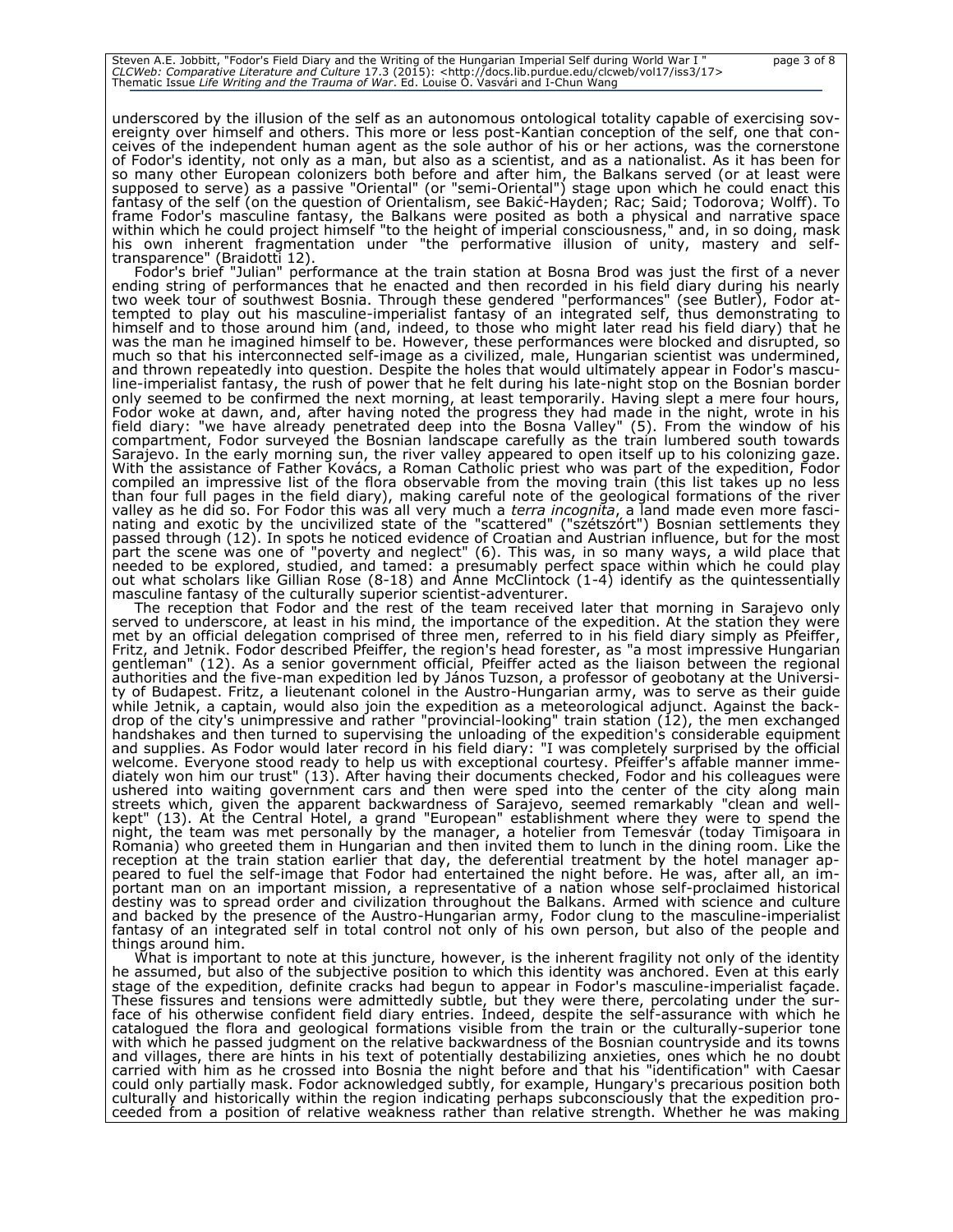Steven A.E. Jobbitt, "Fodor's Field Diary and the Writing of the Hungarian Imperial Self during World War I " page 4 of 8<br>*CLCWeb: Comparative Literature and Culture 17.3 (*2015): <http://docs.lib.purdue.edu/clcweb/vol17/i

note of the predominance of the Croatian language in "the once-Hungarian Szerémség" (3-4) or reflecting on the scattered physical reminders of Turkish occupation from the not-so-distant past, Fodor wrote not only about what Hungary had lost as a result of its humiliating military defeats in the sixteenth and seventeenth centuries, but also about his country's limited geopolitical and cultural influence in the region. Seen within the context of geographical space and historical time, Hungary appeared to be shrinking, rather than expanding: its borders threatened by hostile enemies without and its cultural integrity and national memory threatened by alien forces within.

The gaps that had already begun to appear in Fodor's masculine-imperialist armor that morning only widened later that same afternoon as he and József Kiss, a co-member of the expedition, ventured out of the Central Hotel to explore the sights of Sarajevo's inner city. Over the course of the afternoon, the inherent fragility of Fodor's masculine-imperialist fantasy would become much clearer. Documenting his inability to fully penetrate the core of the Oriental mystery being played out all around him, as well as the anxiousness and fear that he at one point admitted to feeling, Fodor's eight-page description of his experiences amidst the Oriental "Other" — a description in which Kiss is rendered virtually invisible — reveals, if only gradually and inadvertently, how his own position as a detached, voyeuristic subject was challenged and undermined within the liminal and, from his point of view, degenerate spaces in which he moved. Fodor's sense of unease within Sarajevo's urban spaces is not, however, obvious at first in the pages of his field diary. In fact, the opposite would seem to be the case. Having briefly explored the "European-style shops" which lined the main streets near the hotel, Fodor and Kiss soon found themselves being drawn down a crowded alleyway into one of the city's many bazaars. Fodor's initial reaction, at least as he recorded it in his field diary, was one of awe, and even excitement (14). Bustling with activity, and teeming with "every item imaginable" (15), the bazaar looked to Fodor like the center of a Turkish city. "Here," he wrote, "an unbelievably colorful world opens up to us" (15). Stalls overflowing with goods stood in an endless row, while butchers, bakers, goldsmiths, fez makers, silk embroiderers, and others lined every street and alleyway working side by side and in the open. Meat stalls stood next to small coffeehouses, with shopkeepers everywhere hawking fresh figs, pickles, and huge pieces of roasted goat meat. Sweets such as Turkish ice cream and jam were particularly cheap and easy to find leaving Fodor with the distinct impression that he had stumbled upon a veritable land of plenty (15-16).

This is not to say that Fodor openly articulated an overt desire to fully lose himself in the chaotic, carnivalesque atmosphere of Sarajevo's bazaars. As titillating as the marketplace may have been, it was nevertheless a foreign, transgressive, and potentially dangerous space, and thus needed to be navigated with great caution (on this aspect see, e.g., Stallybrass and White; Theweleit). While individually and at a comfortable distance the exotic, eastern "Other" could be intriguing, even enchanting for Fodor, up close and *en masse* it was a different story with the great numbers of Muslims and also Jews in the marketplace literally assaulting his senses. Moving from one market to the next, for example, Fodor noted that "the alleys between the bazaars are full of Muslims" adding derisively that "they are a filthy, wretched people, with something of a constant smell of goats about them" (15). He would later note that "the Sephardic Jews, if possible, are even dirtier than their Muslim counterparts," making special note of the Jewish women as being "especially disgusting" (18). Not all the people of the marketplace disgusted Fodor completely, at least not from a strictly aesthetic point of view. Fodor was careful to note that amongst the crowd there were also wealthier and more "distinguished" Muslim women wearing veils made from finer material and young, more educated-looking men wearing European-made suits. These men and women certainly stood out from the others, but there is a distinct sense in Fodor's description of them that they could not be trusted despite their appearance and that what they wore was no more than a conspicuous attempt to conceal what he regarded as their inherent backwardness under expensive veils and European finery. He regarded young Muslim men as particularly suspect noting that the Europeanness of their dress was perhaps too obvious and deliberate and that their "inevitable" fez remained a marker of an underlying Oriental character that these Muslim men could neither overcome nor hide (18).

Fodor's critical, partially "disenchanted" or "Olympian" scientific stance (see Saler; Everdell), provided him with the moral license to pursue and probe  $-$  if only imaginatively  $-$  the objects of his repressed desire even more intimately. In the inner city, Fodor made use of this self-granted moral license: as if searching for that one bit of information or insight which would unlock the secret of Sarajevo's Oriental mystique, Fodor peeked into everything in his efforts to construct for himself a detailed mental map of the city and its people. He described streets and buildings in minute detail with the layout of a particular bazaar or the inventory of a particular shop carefully scrutinized and recorded. He surveyed people just as scrupulously with neither their movement nor their attitude nor their appearance or smell escaping his attention. Fodor even went so far as to include crude drawings of people's dress alongside his detailed descriptions of what both men and women wore. The typical Muslim man, he noted, wore "large-bottomed" Serbian-styled pants with a short, close-fitting waistcoat, a fez (or, for the older men, a turban), and wooden-soled slippers. The typical woman, in turn, was dressed in garments "much more slipshod and disgusting than the men's" (17). Of particular interest to Fodor was the way in which the women's clothes functioned to conceal much of the body from his view. Noting that the skirt and bodice were sewn together, he added that the bodice did not stop at the neck, but continued on to the head and could be pulled down around the face like a kerchief. The sleeves in particular did much to hide the contours of the female form. Starting from the lower back rather than the shoulders, their looseness did much to block his prying eyes (17).

In fact, try as he might, Fodor was blocked in his repeated efforts to get a good look at a Muslim woman. In part this was due to their clothing, but it was also due to their refusal to be fully seen, at least by men. From the train that morning, for example, Fodor had observed the locals with great interest noting with barely concealed frustration his first glimpse of Muslim women working in the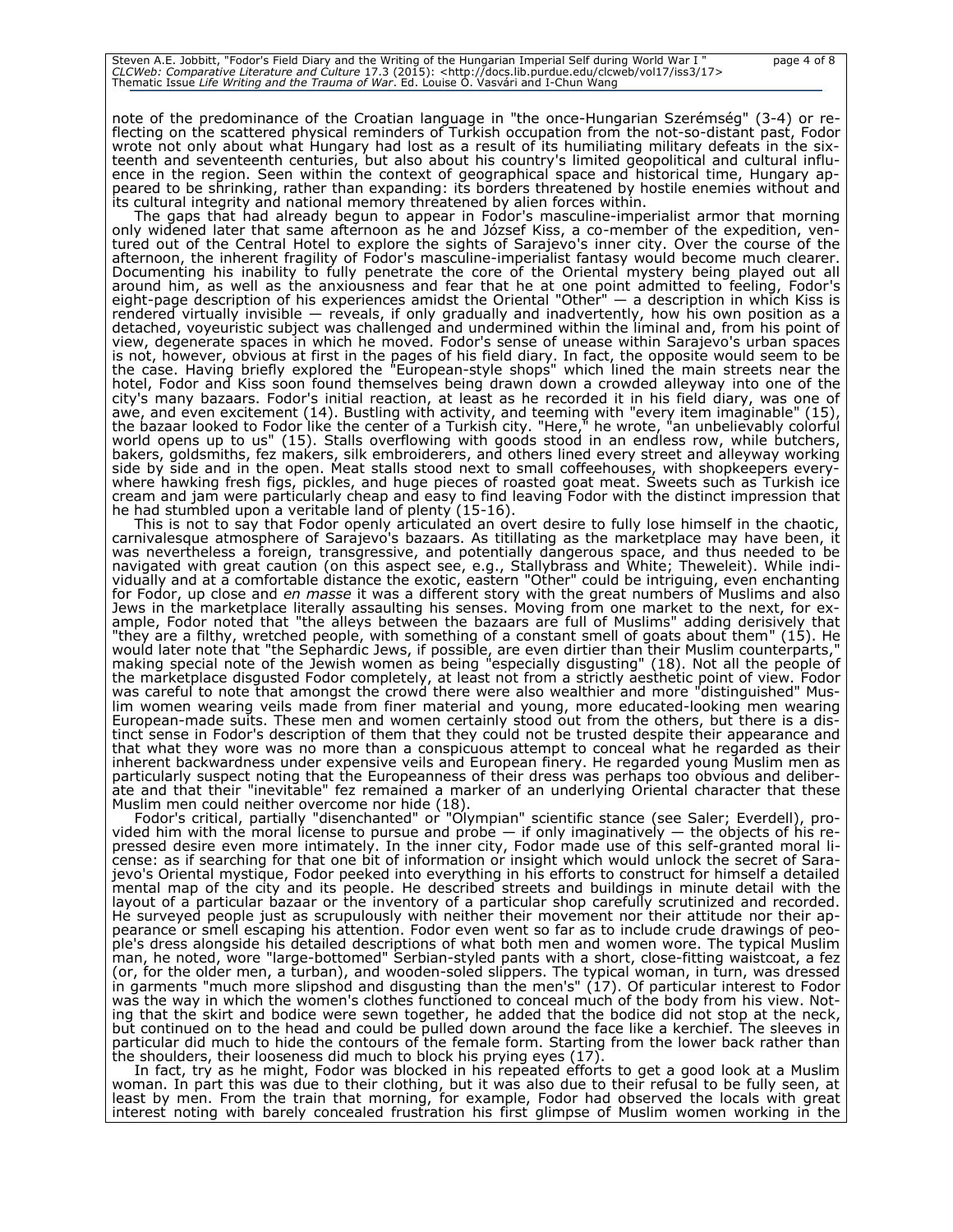Steven A.E. Jobbitt, "Fodor's Field Diary and the Writing of the Hungarian Imperial Self during World War I " page 5 of 8<br>*CLCWeb: Comparative Literature and Culture 17.3 (*2015): <http://docs.lib.purdue.edu/clcweb/vol17/i

fields. Describing the encounter in his field diary, Fodor wrote that "as the train approaches they immediately crouch and cover their heads with a sheet" (6). By drawing their veils across their faces they blocked his view thus prohibiting him, if only symbolically, from fully "possessing" them visually. This frustration would dog him throughout the expedition. While working in the mountains five days later, for instance, Fodor would describe a brief encounter with a lone Muslim woman, his diary entry revealing how he attempted, literally, to undress her with his eyes, his gaze following her — even pursuing her — as she rushed past him on the mountain path. Enchanted, but simultaneously frustrated, he wrote: "In the woods a beautiful Muslim descends the mountain path and comes toward us. She has a great figure, and beautiful breasts. When she notices us, she immediately hides her face, and rushes away. Of her body, though, one can really only guess, since it is covered by her baggy, unkempt pants and peasant shoes" (38-39). In the end he could only lament the fact that he was left guessing as to what her body might actually look like, concealed as it was under her unflattering, though curiously titillating, clothing.

The constant challenge to Fodor's autonomy as a masculine-imperialist subject was especially intense on the second day of the expedition as his afternoon "inspection" of Sarajevo progressed. In fact, the deeper he penetrated the narrow alleyways and squalid neighborhoods that connected the larger bazaars, the less control he felt. This disorienting and disempowering sensation became so poignant that, at one point, he actually confessed to feeling afraid. Finding himself in "a neighborhood of unbelievably dirty Turkish hovels in a part of the city just above the bazaar" (18), Fodor admitted that he felt compelled to hurry anxiously through it.

Of course, Fodor's harried flight through a dodgy neighborhood might be explained as nothing more than the sensible actions of a middle-class professional with the presence of mind to realize that he had wandered into a space where he did not belong. But I suggest that there was something more fundamental being played out here and that this moment of panic, however brief it may have been, was indicative of a more pervasive, destabilizing sense of unease that he experienced within the city in general, and amidst the Balkan "Other" in particular. Intimately linked to his frustrating confrontation with the impenetrable and thus unknowable "Other," what disrupted him in the city were the seemingly unmapped, unregulated, and unkempt spaces of the marketplace, spaces that Gilles Deleuze and Félix Guattari argue are characterized by the overlapping and inherently uncontrollable matrices of deterritorialized, nomadic trajectories. These trajectories were inscribed in Fodor's mind into the very landscape of the marketplace (an amorphous space in which one bazaar appeared to blend into the next) and were further traced out by market goers scurrying between European-style shops and openair stalls in their ceaseless pursuit of every kind of good imaginable. In their movement between main streets and back alleys, and in their apparent willingness to allow the rich to mix with the poor, and the domestic to commingle with the commercial, this mass of bodies that flowed through the deterritorialized spaces of the market traversed and challenged the boundaries between high and low, and between public and private, embodying for Fodor a radical freedom which, though it may have been tantalizing from an imaginative point of view, nevertheless distressed him when it was played out for real.

On the morning of 22 June (day three of the expedition), Fodor woke at 4 am "still tired," he would later write, "from having gone three nights with little sleep" (21) and exhausted, no doubt, by his ambitious tour of Sarajevo's inner city the day before. After a rushed breakfast, Fodor and the rest of the team were taken by car to the train station where a slow train was waiting to take them into the mountains southwest of the city so they could begin their fieldwork. Given his destabilizing experiences in Sarajevo the previous afternoon, it is perhaps not surprising to discover that the team's departure came as somewhat of a relief for Fodor and that he was obviously grateful to be able to put some distance between himself and the troubling urban spaces which had done so much to upset and disrupt him. In fact, whatever residual tension or anxiety there might have been seemed to dissipate rather quickly as the train passed through the outlying neighborhoods of Sarajevo, carrying Fodor and his colleagues into the Bosnian countryside. From the window of the saloon-car Fodor soaked in "the beautiful, dewy, fresh morning" (22) and busied himself with the cataloguing of passing flora. Everything about the countryside they traveled through was refreshing and reinvigorating. At Ilidža he made note of the picturesque spa that, as one of the favorite holiday spots for Europeans in the area, was a fine example of a pastoral Bosnian landscape (22). Not far from Ilidža they crossed the Bosna River, its surging torrent a product of the wild hills of this mountainous region. To Fodor, it was into a space like this that a man could retreat to rejuvenate himself physically, mentally, and spiritually.

Fodor and his group spent ten days in the mountains southwest of Sarajevo and each day followed a regular pattern. The team typically rose early, had breakfast, and then spent an hour or more making sure that the specimens they had collected the previous day were properly dried, pressed, and stored away. By 10:00 or 10:30 am they would be on the move spending the rest of the day hiking and working either at altitude where they were often at the mercy of the snow and the cold winds that howled above the tree line or in the river valleys where the sun was so oppressive that on one particular day the rocks burned red-hot in the "fifty-degree Celsius" heat (43). The team's work was made much harder by the rugged and sometimes quite dangerous terrain that they had to traverse in order to carry out their geobotanical survey. Even the mountain paths that were maintained for tourists and hikers proved to be tough going, according to Fodor. On most days, work would continue well into the evening, with bedtime not coming until 11:00 pm or even midnight. Despite the rigors of the expedition, Fodor obviously relished the challenge with the unforgiving landscape and exhausting work providing him with a real opportunity to assert his masculinity. In fact, it was here in the Bosnian countryside that Fodor attempted to resume the confident posture that he had adopted when stepping from the train at Bosna Brod on the evening of 20 June. More than just giving him room to prove his manhood to himself and his colleagues, the serene landscapes and simple peasants of the Bosnian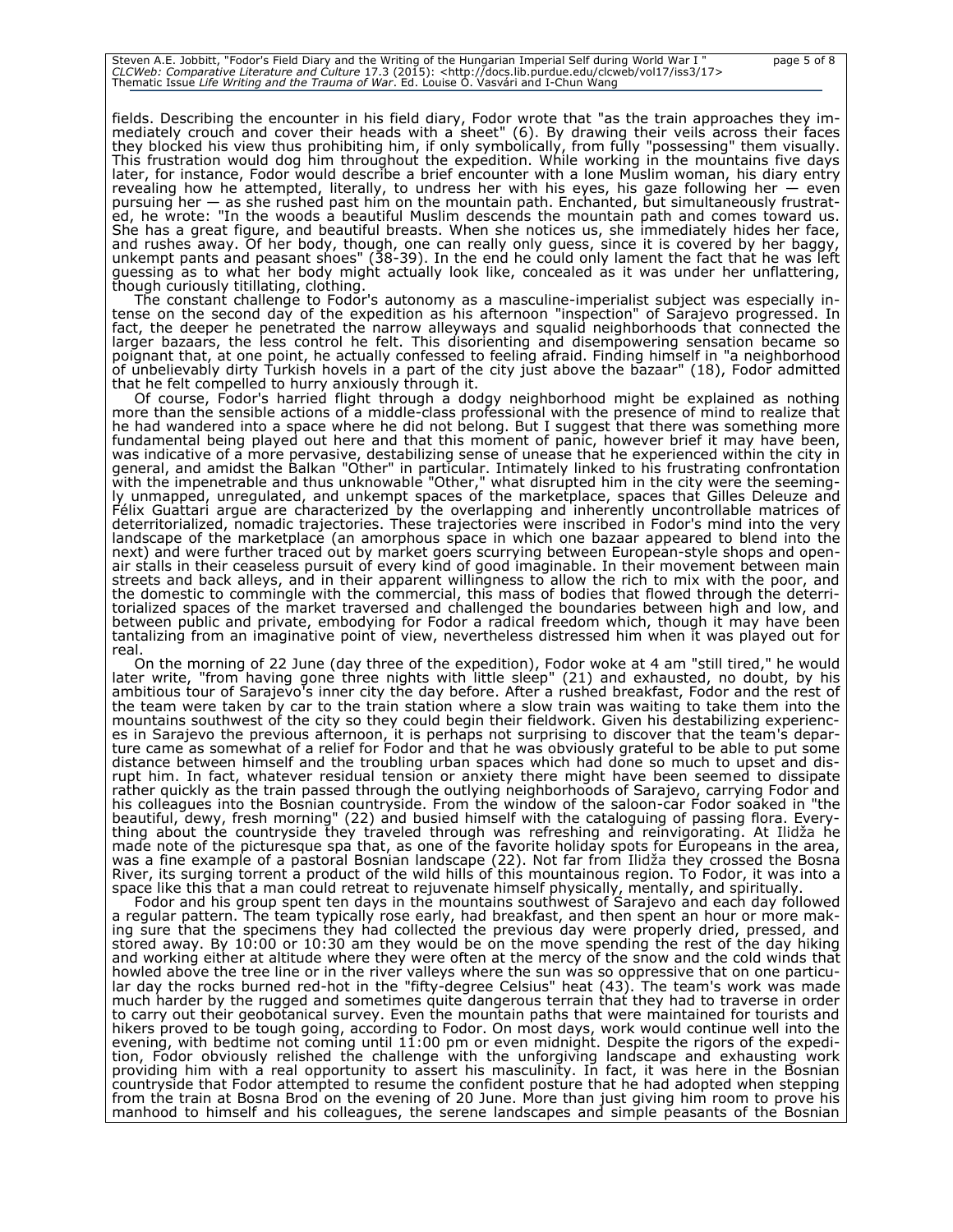Steven A.E. Jobbitt, "Fodor's Field Diary and the Writing of the Hungarian Imperial Self during World War I " page 6 of 8<br>*CLCWeb: Comparative Literature and Culture 17.3 (*2015): <http://docs.lib.purdue.edu/clcweb/vol17/i

countryside appeared on the surface to provide Fodor with a more or less passive backdrop against which he could play out, and thus ground, his fantasies of an integrated, imperialist self. Fodor relied in particular on observations of the Bosnian "Other" to help shore up his own fantasized self-image. He categorized and dismissed the men of the countryside as being at best only "half-Europeanized" and in turn rendered the simple Serbian peasant women, with their bright "spirited eyes" and "firm, round breasts" as disempowered objects of his masculine desire (46). Objectified and non-threatening, the rural folk were used to reinforce the virile and culturally superior self-image that Fodor wanted to project. As it has been for so many other bourgeois men in the modern era, it was here, in the rugged yet innocent spaces of the countryside, that he could feel, or at least attempt to act, like Caesar again (on nature and men, see, e.g., Blackburn; Schama).

Writing of his strength, power, and capacity for self-discipline, Fodor comforted himself with heroic fantasies of a unified, self-sustaining subject capable of overcoming a host of obstacles and challenges in an otherwise unforgiving foreign environment. However, a close reading of Fodor's text reveals that the destabilizing forces of the modern condition pursued him even here, with every scientific pronouncement barely concealing a growing awareness that his knowledge was both limited and incomplete, and with every judgment of the low "Other" pointing to the fragmentary nature of his own being. At every turn, it seemed, he found the objects of his gaze pushing back against him, and resisting his control. Even here, in the countryside, he found his identity and sense of self under constant siege, with every attempt to solidify his masculine-imperialist fantasy posing a serious threat to the subjective position he was attempting to reinforce. Although the Bosnian mountains may have provided a welcome refuge from the effects of the city, Fodor was hardly able to escape what a host of theorists have identified as the precariousness and conditionality of the modern self (e.g., Braidotti; Deleuze and Guattari; Žižek).

The uncertainty that lingers behind some of the geobotanical pronouncements in his field diary provides insight into the inherent fragility of his subjective position and thus also into certain aspects of his identity and sense of self. In large part, his uncertainty and thus instability persisted in the Bosnian countryside because nature itself simply refused to play the submissive role that Fodor's fantasy had assigned to it. The flora, for example, did not always conform to Fodor's scientific, colonizing gaze and on many occasions posed a conceptual problem for Fodor as he struggled to thoroughly catalogue and map the spaces he encountered. Even on their first day in the field, Fodor and his colleagues came across a number of plants whose species or genus was unknown not only to them, but also to the authors of the two specialized botanical guidebooks that they had brought along with them (27). Far from reveling in the "joy" typically associated with botanical discovery (see Scheinbinger 194- 225), Fodor's inability to recognize all the plants he encountered became a source of concern especially as he discovered that the area as a whole failed to correspond to what he had expected to find.

It is clear from his field diary that Fodor did not know what to make of the Bosnian countryside and that he had difficulty determining whether or not the micro-region they were studying deserved the label "Mediterranean" (it was, after all, a Mediterranean model they were working from). Although the climate certainly suggested it was, the botanical and even geological features of this micro-region often railed against such a definition. On the expedition's first day in the field, for example, Fodor took quick stock of his immediate environs and confidently pronounced: "the countryside has no Mediterranean features to speak of" (24). Only two days later, however, Fodor found evidence that would change his opinion, if only briefly. Traveling a short distance by train into the Neretva Valley, he asserted that "the flora here is completely Mediterranean. Olive trees, figs, and brambles grow right beside the tracks" (42). Yet, not a day and a half later, serious doubts would again creep in. Having had time to conduct a more detailed survey of the local flora, Fodor offered a more sobering analysis: "There are few Mediterranean species here" (45). In the absence of relevant plant specimen, Fodor could only declare the valley "a bit of a disappointment" concluding that "it really isn't a Mediterranean region at all" (45). The fact that Fodor experienced so much difficulty in classifying the Bosnian microregion does not come as much of a surprise. As Peregrine Horden and Nicholas Purcell argue in their historiographical critique of Mediterranean studies, scholars of all stripes and especially geographers, have long struggled to define the contours and meaning of the "Mediterranean" region. Characterized by micro-ecologies which are "fluid, mutable creations," the various sub-regions that comprise the Mediterranean basin "resist mapping" (Horden and Purcell 733). Attempts to delimit them in any "fixed" or "timeless" way, they add, only become more difficult "as one moves away from the sea" (Horden and Purcell 735). As Fodor himself discovered, Mediterranean micro-ecologies either "cease or radically change character" the further inland one goes (Horden and Purcell 735).

Much as in the city, then, where his "ethnographic" explorations of the Balkan "Other" were partially although effectively blocked, Fodor found himself frustrated during his geobotanical survey of the Bosnian countryside by what he was prevented from "seeing" and thus fully comprehending. Of course, the considerable knowledge and expertise it required to pronounce this region scientifically "poor" and "disappointing" may have been somewhat comforting for Fodor and might even have filled him with a certain sense of power, but it was little consolation for someone who sought to unlock not just the epistemological, but also the metaphysical secrets of the world around him according to his own beliefs and perspectives. In the end, the Balkans resisted as much as invited Fodor's masculineimperialist advances, a fact that seems to have surprised and at times even overwhelmed him. Filled, perhaps, with the hope that he might be able to overcome the disappointment and shame he felt when the army rejected him at the outbreak of war in 1914, Fodor instead found himself confronted time and again with disconcerting reminders not only of the uncertainty of his combined imperialscientific project, but also of the fragility of his own identity, and his own subjectivity. Far from satisfying his innermost desire for psycho-ontological completion, Fodor's Balkan (mis)adventures left him yearning for a truly safe and passive space where he could remedy these problems, and return to the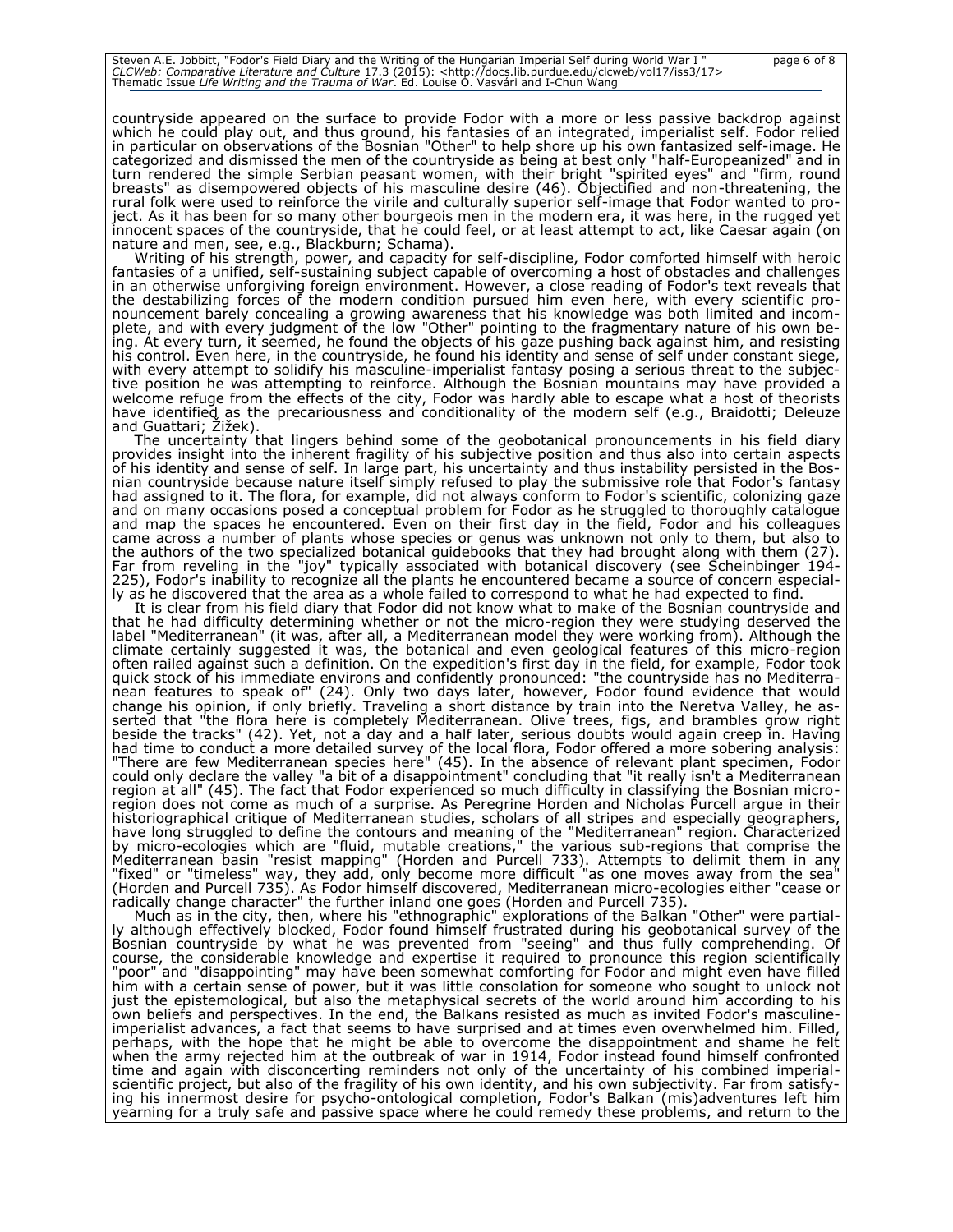Steven A.E. Jobbitt, "Fodor's Field Diary and the Writing of the Hungarian Imperial Self during World War I " page 7 of 8<br>*CLCWeb: Comparative Literature and Culture 17.3 (*2015): <http://docs.lib.purdue.edu/clcweb/vol17/i

masculine-imperialist fantasy which had so thrilled and comforted him that first night on the Bosnian frontier.

Acknowledgement: I thank Katalin F. Rac (University of Florida) and Róbert Győri (Eötvös Loránd University) for their help deciphering and interpreting some of the more difficult-to-read passages in Fodor's hand-written text. Any errors and misinterpretations are mine.

#### **Works Cited**

Bakić-Hayden, Milica. "Nesting Orientalisms: The Case of the Former Yugoslavia." *Slavic Review* 54.4 (1995): 917- 931.

Blackbourn, David. *The Conquest of Nature: Water, Landscape, and the Making of Modern Germany*. New York: Norton, 2006

Braidotti, Rosi. *Nomadic Subjects: Embodiment and Sexual Difference in Contemporary Feminist Theory*. New York: Columbia UP, 1994.

Butler, Judith. *Gender Trouble: Feminism and the Subversion of Identity*. London: Routledge,1990.

Deleuze, Gilles and Felix Guattari. *A Thousand Plateaus: Capitalism and Schizophrenia*. Trans. Brian Massumi. Minneapolis: U of Minnesota P, 1997.

Everdell, William R. *The First Moderns: Profiles in the Origins of Twentieth Century Thought*. Chicago: U of Chicago P, 1997.

Fodor, Ferenc. "Botanikai kirándulások, 1917" ("Botanical Expeditions, 1917"). Manuscript H-20/1 28-97. 3/8, 1917. Budapest: Magyar Vízügyi Múzeum Dokumentációs Gyűjtemény (Hungarian Hydrological Museum Document Collection).

Fodorné, Vira Fenczik. "Fodor Ferenc élete" ("The Life of Ferenc Fodor"). Manuscript Ms 10.740/77, 1967. Budapest: Magyar Tudományos Akadémia Könyvtár Kéziratár (Hungarian Academy of Science Library Archives).

Goldsworthy, Adrian. *Caesar: The Life of a Colossus*. London: Phoenix, 2007. Hajdú, Zoltán. "Fodor Ferenc, a geográfus" ("The Geographer Ferenc Fodor"). *A magyar földrajz-tudomány története* (A History of Hungarian Geographical Science). Ed. Zoltán Dövényi and Zoltán Hajdú. Budapest: Magyar Tudományos Akadémia, 2006. xi-xlii.

Hajdú, Zotán. "Fodor Ferenc: Geográfus történeti és néprajzi érzékenységgel" ("Ferenc Fodor: A Geographer with Historical and Ethnographic Sensibilities). *Az elnemsodort falu* (The Village that Was Not Swept Away). Ed. Róbert Keményfi. Debrecen: Debreceni Egyetem Néprajzi Tanszék, 2009. i-xxxv. Horden, Peregrine, and Nicholas Purcell. "The Mediterranean and 'The New Thalassology'." *American Historical*

*Review* 111.3 (2006): 722-40.

Jobbitt, Steven. "Emlék Szatmárról, emlék Fodor Ferencről. Az emlékezés és az identitás földrajza Fodor Ferenc "Szatmár földje, Szatmár népe, Szatmár élete" című művében" ("Memories of Szatmár, Memories of Ferenc Fodor: Memory and Identity in Ferenc Fodor's 'Szatmár Földje, Szatmár Népe, Szatmár Élete'"). Trans. Róbert Győri. *Földrajzi Közlemények* (Geographical Review) 137.4 (2013): 385-98.

Jobbitt, Steven. *A Geographer's Tale: Nation, Modernity, and the Negotiation of Self in Trianon Hungary, 1920- 1960*. Ph.D. Diss. Toronto: U of Toronto, 2008.

-Jobbitt, Steven. "Memory and Modernity in Fodor's Geographical Work on Hungary." Comparative Hungarian Cul-<br>159-17. tural Studies. Ed. Steven Tötösy de Zepetnek and Louise O. Vasvári. West Lafayette: Purdue UP, 2011. Jobbitt, Steven. "Remembering Szatmár, Remembering Himself: The Geography of Memory and Identity in Ferenc

Fodor's 'Szatmár Földje, Szatmár Népe, Szatmár Élete'." *Hungarian Studies Review* 36.1-2 (2009): 15-38. Jobbitt, Steven. "Scholarly Production in Desperate Times: Ferenc Fodor and the Question of Academic Relevancy in Communist Hungary, 1948-1962." *Földrajz- és földtudomány az Eötvös Collegiumban* (Geography and Earth

Sciences at the Eötvös Collegium). Ed. Róbert Győri. Budapest: Eötvös Collegium, 2014. 195-214. McClintock, Anne. *Imperial Leather: Race, Gender and Sexuality in the Colonial Conquest*. London: Routledge, 1995.

Nemes, Robert. *The Once and Future Budapest*. DeKalb: Northern Illinois UP, 2005.

Rac, Katalin F. *Orientalism for the Nation: Jews and Oriental Scholarship in Modern Hungary*. Ph.D. Diss. Gainsville: University of Florida, 2014.

Rose, Gillian. "Geography as the Science of Observation: The Landscape, the Gaze, and Masculinity." *Nature and Science: Essays in the History of Geographical Knowledge*. Ed. Felix Driver and Gillian Rose. London: Historical Geographical Research Series, 1992. 8-18.

Said, Edward. *Orientalism*. New York: Vintage Books, 1979. Saler, Michael. "Modernity and Enchantment: A Historiographic Review." *The American Historical Review* 111.3 (2006): 692-716.

Schama, Simon. *Landscape and Memory*. New York: Vintage Books, 1995.

Scheinbinger, Linda. *Plants and Empire: Colonial Bioprospecting in the Atlantic World.* Cambridge: Harvard UP, 2004.

Smith, Sidonie, and Julia Watson. *Reading Autobiography: A Guide for Interpreting Life Narratives*. Minneapolis: U of Minnesota P, 2010.

Stallybrass, Peter, and Alon White. *The Politics and Poetics of Transgression*. Ithaca: Cornell UP, 1986.

Theweleit, Klaus. *Male Bodies: Psychoanalyzing the White Terror*. Trans. Erica Carter and Chris Turner. Minneapolis: U of Minnesota P, 1989.

Todorova, Maria. *Imagining the Balkans*. Oxford: Oxford UP, 1997.

Wolff, Larry. *Inventing Eastern Europe: The Map of Civilization on the Mind of the Enlightenment*. Stanford: Stan-ford UP, 1994.

<sup>Ž</sup>ižek, Slavoj. *The Fragile Absolute, or, Why is the Christian Legacy Worth Fighting For?* New York: Verso, 2000. Žižek, Slavoj. *Plague of Fantasies*. New York: Verso, 1997.